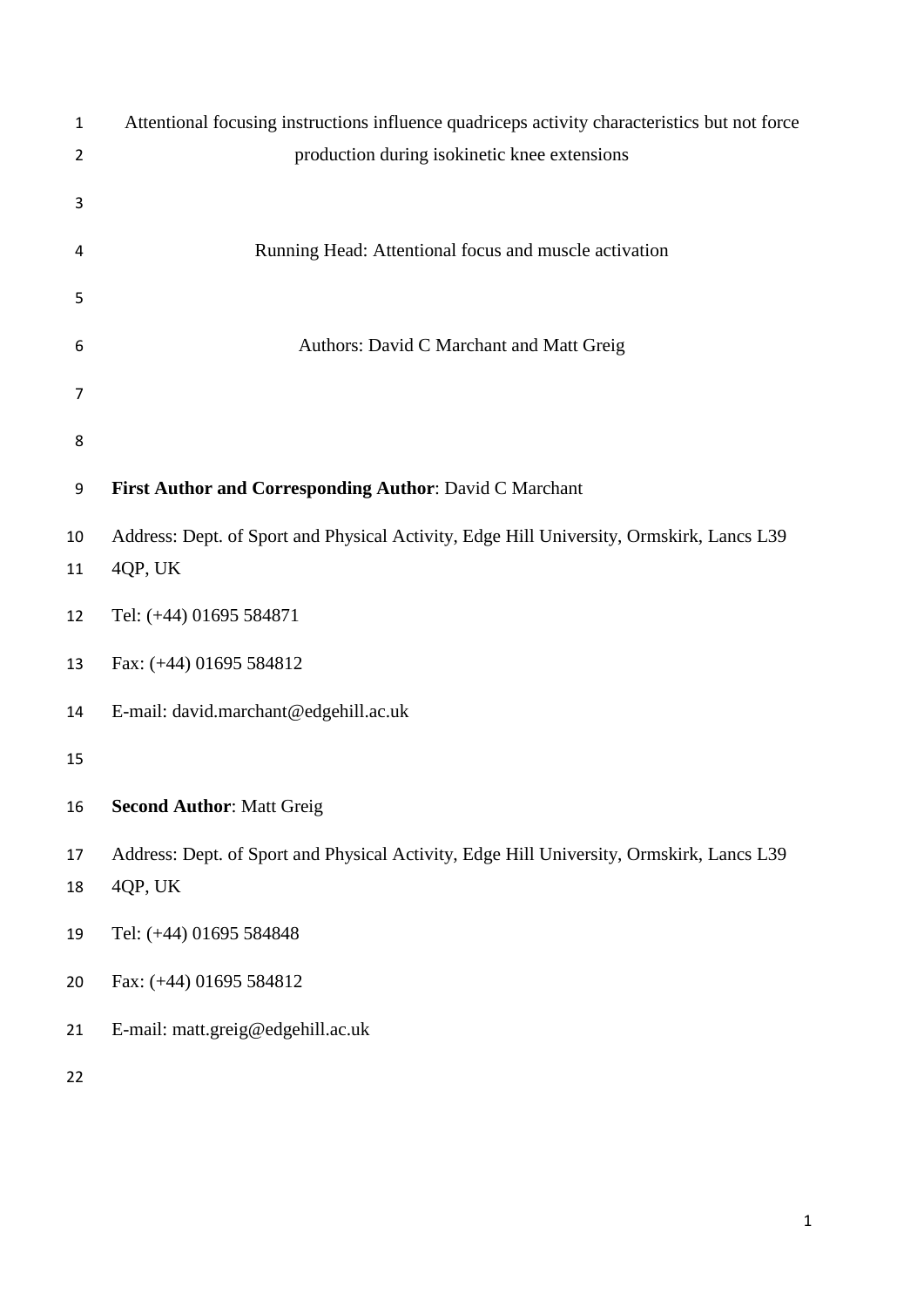- Attentional focusing instructions influence quadriceps activity characteristics but not force
- production during isokinetic knee extensions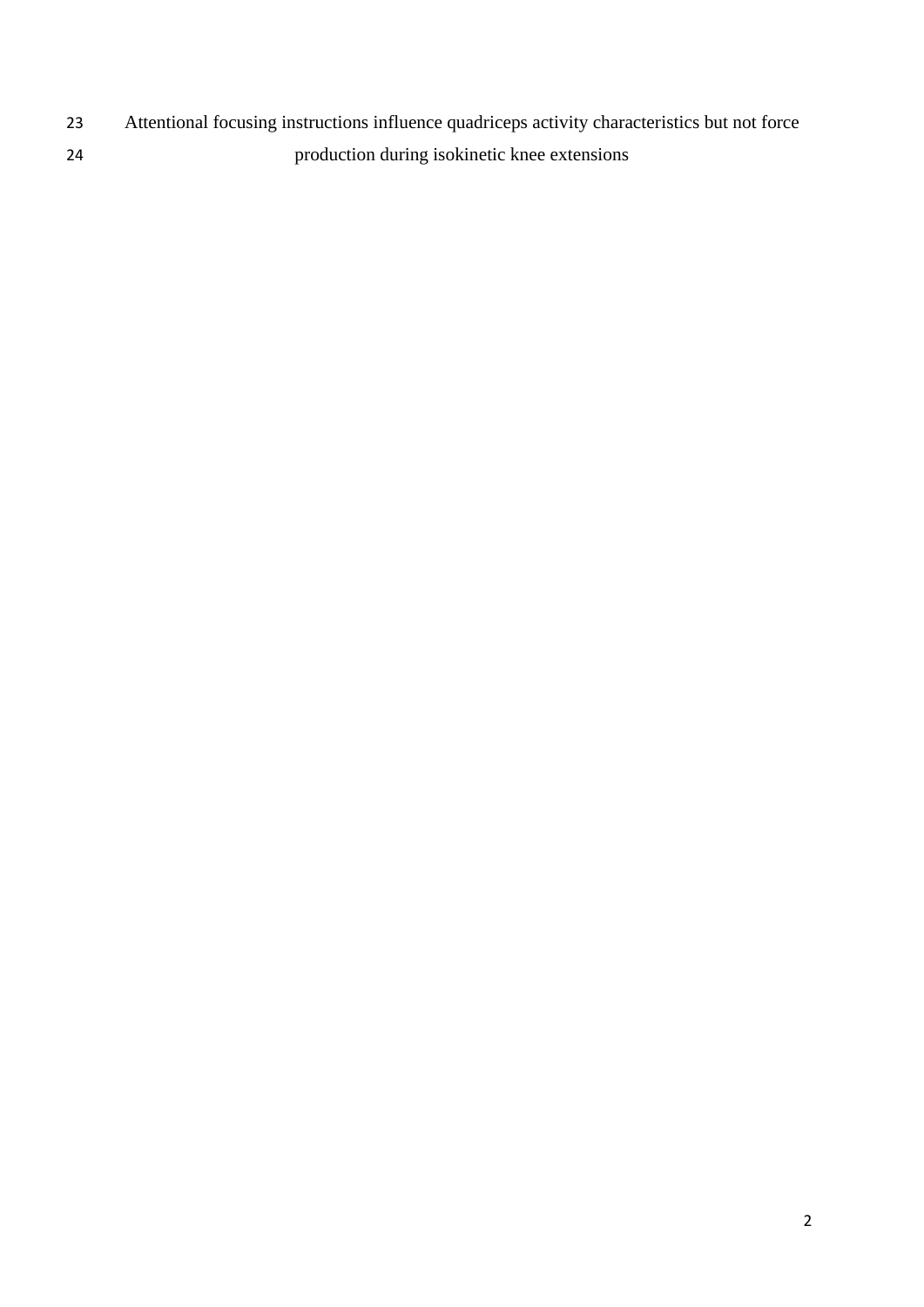#### **Abstract**

 The attentional focus emphasised in verbal instruction influences movement and muscle recruitment characteristics, with an external focus (onto movement effects) typically benefiting performance. However, contrasting findings suggest either a selective isolation or spreading activation effect on associated muscles as a result of internally focused instruction (movement characteristics). In the present experiment, participants completed maximal isokinetic concentric leg extension exercise using internally (muscle specific: vastus medialis oblique) or externally (outcome specific) focused instructions. Integrated Electromyography (iEMG) of the vastus lateralis, vastus medialis oblique and rectus femoris muscles was obtained in addition to knee extensor torque. There were no differences in torque production between conditions. Externally focused instruction produced significantly lower iEMG magnitude across muscles, whereas an internal focus produced the greatest activity but with no evidence of a selective isolation effect of the vastus medialis oblique. The muscle-specific internal focus of attention resulted in a spreading activation effect, such that activity is elevated in muscles not within the focus of attention. Whilst an external focus did not improve performance, force was produced with lower muscular activity reflecting increased efficiency. The resultant noise in the motor system associated with an internal focus inhibits movement economy and attempts at selective activation.

**Keywords:** Focus of attention, muscle activity, motor control, exercise

### **Highlights**

| 46 | • Attentional focusing instructions did not impact on leg torque production.            |
|----|-----------------------------------------------------------------------------------------|
| 47 | • Muscle focused internal focus resulted in elevated muscular activation compared to an |
| 48 | external focus.                                                                         |
| 49 | • No selective activation effects were observed for muscle specific internal focus      |
| 50 | instructions.                                                                           |
| 51 | • An external focus resulted in similar force production but with more efficient muscle |
| 52 | activation.                                                                             |
|    |                                                                                         |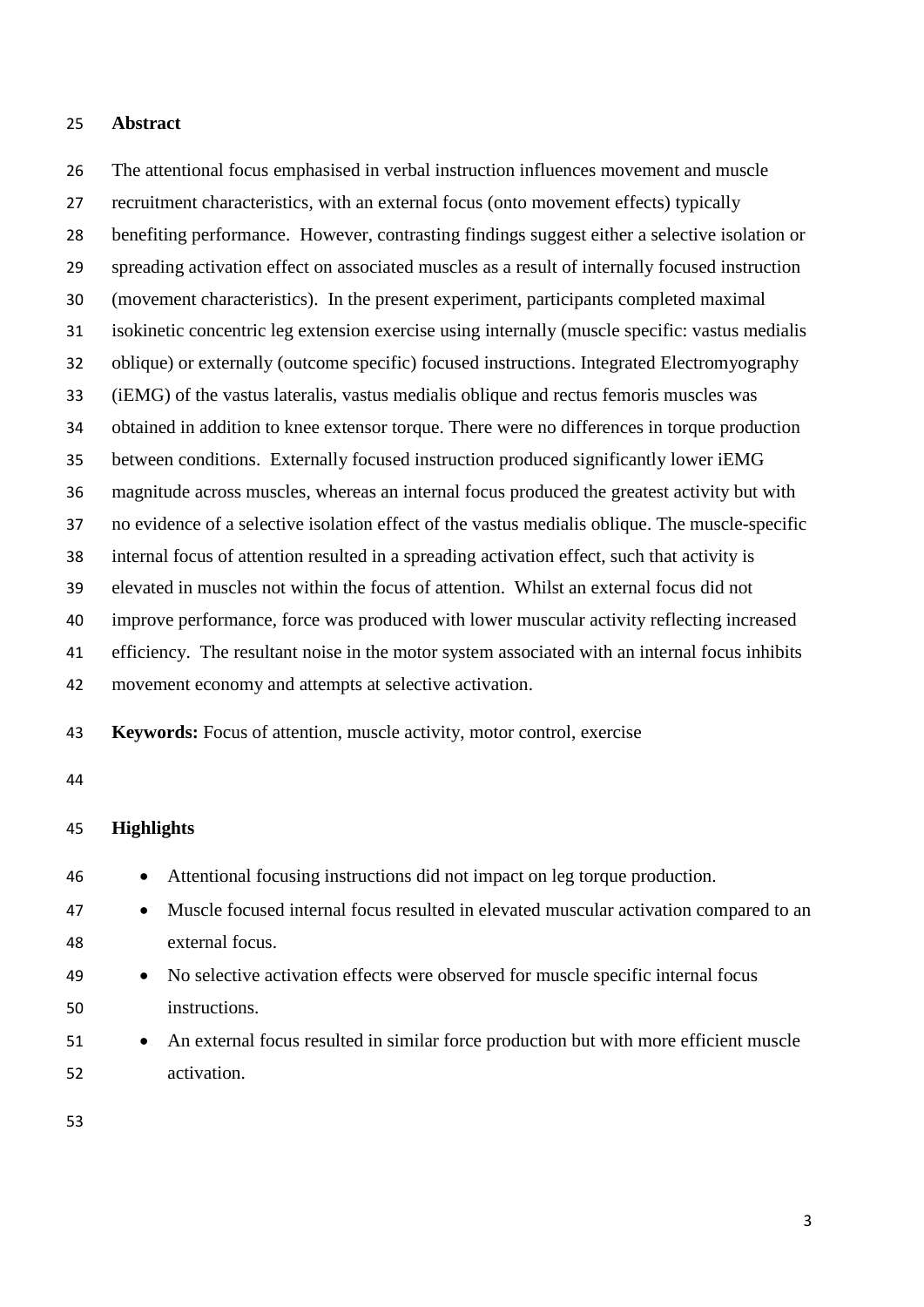# **Attentional focusing instructions influence quadriceps activity characteristics but not force production during isokinetic knee extensions**

## 1.1 Introduction

 Recent studies demonstrate that the attentional focus emphasised through verbal instruction differentially impacts upon force production (see Marchant, 2011; Wulf & Lewthwaite, 2016). For example, when compared to internally focused attention (onto aspects of the movements being executed) an external focus of attention (onto movement outcomes) has improved performance on standing long jumps (Porter, Anton, Wikoff, & Ostrowski, 2013), discus throwing (Zarghami, Saemi, & Fathi, 2012), bench press and squat exercise endurance (Marchant, Greig, Bullough, & Hitchen, 2011), and finally accuracy in an isometric force production task (Lohse, Sherwood, & Healy, 2011). To investigate these effects, researchers have identified muscular activation characteristics measured through electromyography (EMG) as a significant mechanism (See Lohse, Wulf & Lewthwaite, 2012). In those studies, instructions to adopt an external focus of attention have typically resulted in more efficient activation (See Wulf, 2013) when compared to an internal focus of attention. An external focus of attention is manipulated through instructions directing attention to the intended outcome of the movement. However, inducing an internal focus of attention has been achieved through different approaches; with some directing attention to movement mechanics (e.g., Zachry, Wulf, Mercer, & Bezodis, 2005) whilst others focus attention onto the muscles themselves (e.g., Vance, Wulf, Töllner, McNevin, & Mercer 2004; Marchant, Greig, & Scott, 2009). Further emphasising these differences in instructional approaches, research that does not incorporate electromyography typically does not emphasise muscular activation as part of the internal focus manipulations. Rather they focus attention onto the movement of the limbs involved in the action (e.g., Lohse et al., 2010).

 In research examining instructionally manipulated attentional focus, an external focus of attention has typically facilitated efficient muscular activation. On the other hand, the conscious control associated with internally focused attention results in inefficient muscular activity, or "noise" in the motor system, which is subsequently detrimental to performance. For example, during force production or exercise type movements reduced muscular activation has been observed with an external versus internal focus during biceps curls type exercise (Vance et al., 2004; Marchant et al., 2009: focus on the movement of the curl bar vs focus on the muscles involved), sit up exercises (Neumann & Brown, 2015: "make your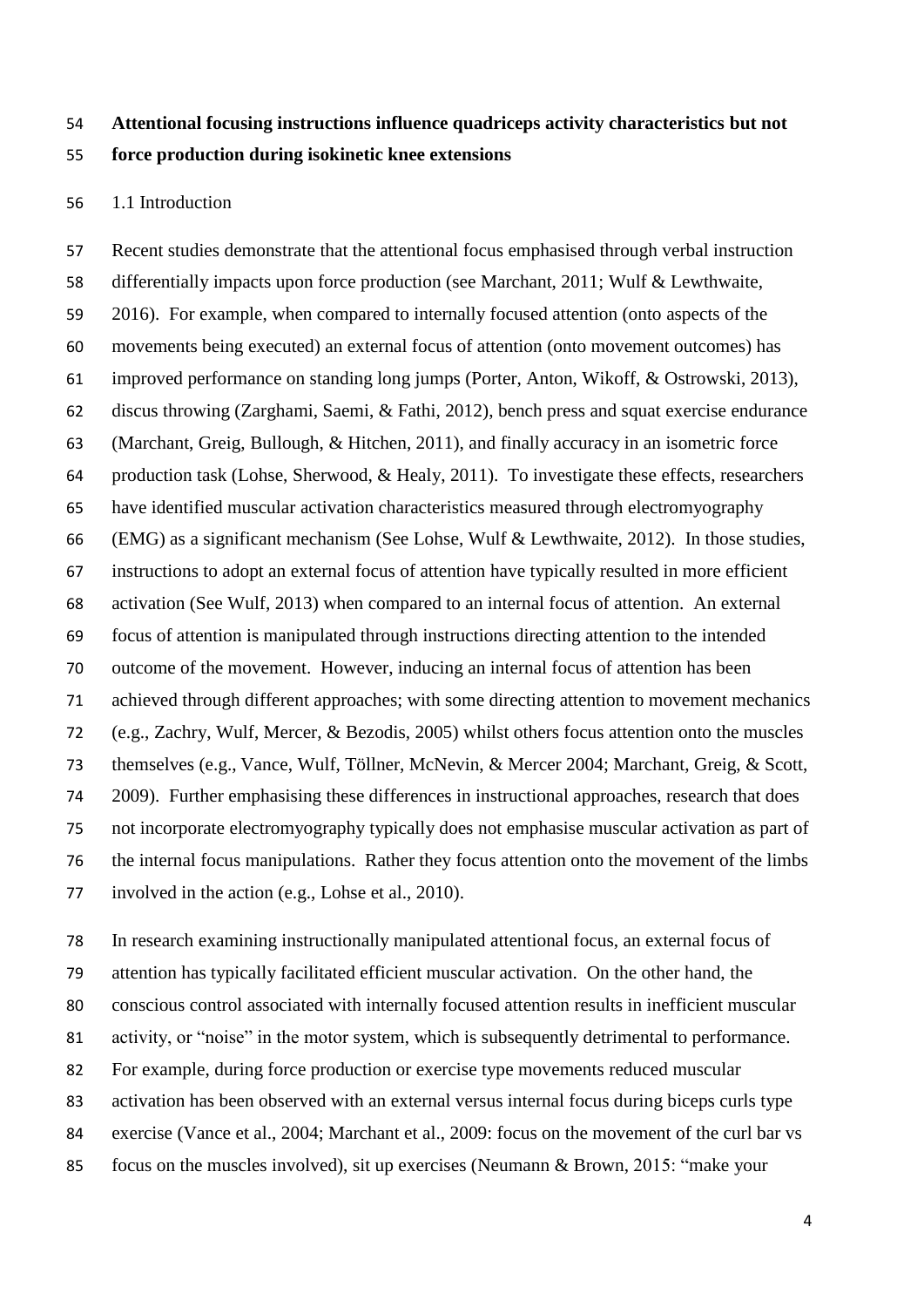movements smooth/flow" vs "focus on or feel your stomach muscles") and vertical jump and 87 reach tasks (Wulf, Dufek, Lozano, & Pettigrew, 2010: reach for the target vs reaching with your fingers). Lohse et al. (2011) found less accurate isometric force production with the foot as well as a higher degree of co-contractions of agonist (soleus) and antagonist (tibialis anterior) muscles with an internal focus onto the calf muscles compared to externally focused instructions emphasising the force platform. Interestingly, although internal instruction purposefully directed attention to the agonist muscle, significantly greater muscle activity was only observed in the antagonist muscle.

 In many of the force production studies an internal focus of attention is induced through emphasising specific muscular activation. However, this is typically not an approach adopted in studies assessing skilled movements. For example, in a basketball free throw task Zachry et al. (2005) found that instructions to focus externally (the target hoop) compared to internally (movement of the wrist) resulted in greater accuracy and reduced EMG activity of the biceps and triceps brachii. Supporting this in a dart throwing task, Lohse et al. (2010) found that externally focused instructions (the flight of the dart) improved accuracy in addition to lowering EMG activity of the triceps muscle when compared to an internal focus (onto their arm). Such inconsistencies suggest potential differences in the conceptualisation of an internal focus and how it should be instructed depending upon the task being assessed.

 One interesting observation is a "spreading" of influence where an internal focus of attention has a broader influence of movement efficiency and muscular activation. Specifically, an internal focus influences the activity of muscle groups that participants were focusing on, in addition to those that they were not specifically directed to focus on (e.g., Zachry et al., 2005; Lohse et al., 2011; Vance et al., 2004; Wulf, et al., 2010). This spreading effect appears to be observed regardless of whether specific muscles or movement characteristics are emphasised in the internally focused instructions provided. This observation and the muscular activation findings to-date are in line with the constrained action hypothesis (McNevin, Shea, & Wulf, 2003; Wulf, McNevin, Shea, 2001). When an external focus is adopted there is greater utilisation of the motor system's self-organising capabilities (e.g., Lohse, Jones, Healy, & Sherwood, 2014) and automatic control processes. This supports effective neuromuscular coordination and activation of agonist and antagonist muscle groups. An internal focus on the other hand promotes conscious control of movements through self-related processing (Wulf & Lewthwaite, 2010) which constrains the motor system resulting in unnecessary muscular activation and co-contractions. This "noise" in the motor system evidences reduced automatic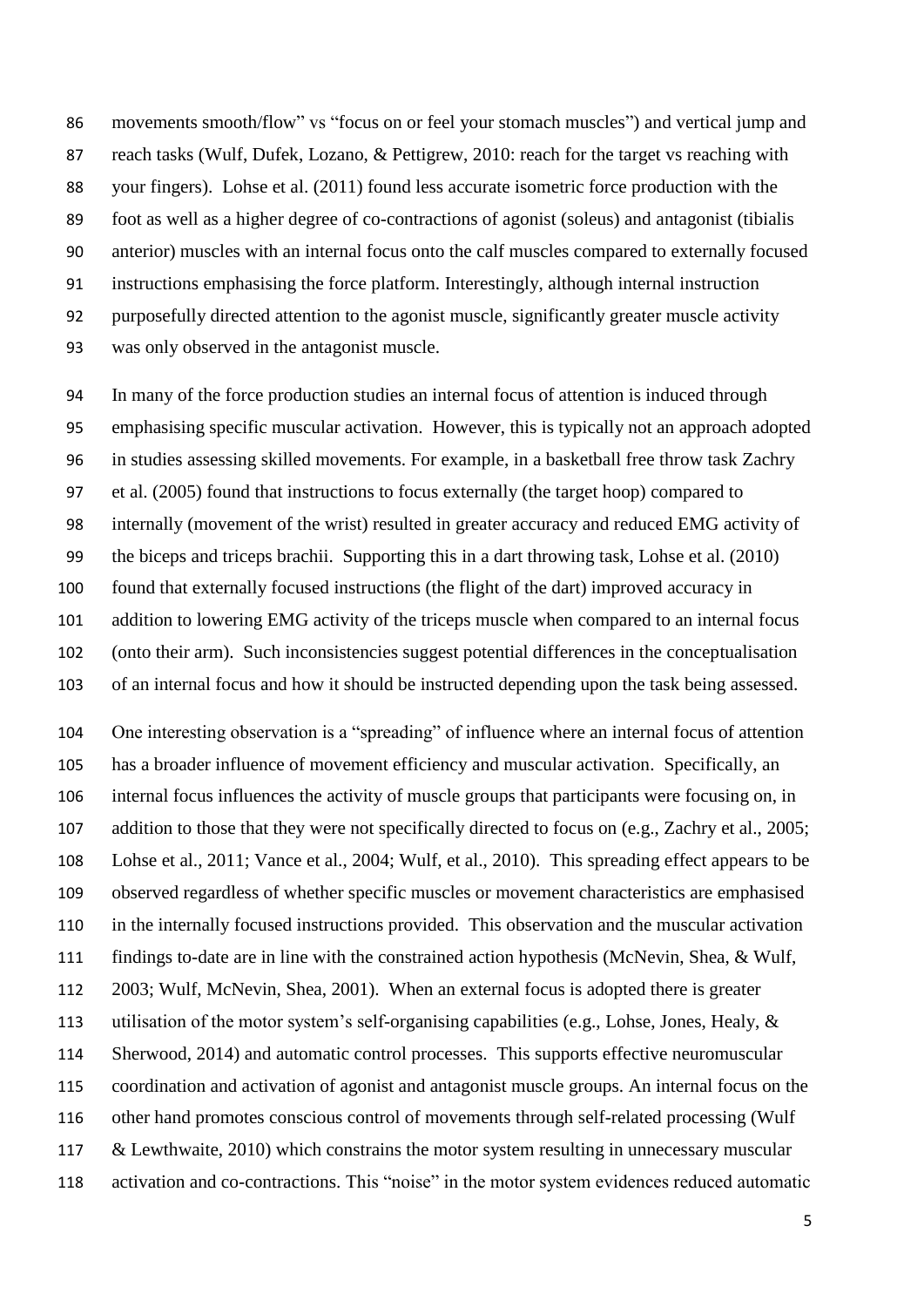control processes and increased conscious attempts to control movement. Although motor

unit recruitment is not under conscious control (Lohse et al., 2012), these observations

highlight that the attentional focus adopted influences the efficiency of the motor system,

which in turn significantly impacts on neuromuscular coordination. Consequentially, the

alterations in neuromuscular activity coincide with changes in outcome measures.

 Contrasting this spreading effect, researchers have demonstrated that instructional approaches can selectively recruit muscles during exercise and rehabilitative movements. Muscle specific verbal instruction have resulted in selective activation of oblique and rectus abdominis muscles during trunk curl exercises (Karst & Willett, 2004), the latissimus dorsi during low- intensity lat pull-down exercise (Snyder & Leech, 2009), and pectoralis major and triceps brachii activity during bench press exercise and 50% of trained participants 1-repetition max (1RM), but not at 80% of 1RM (Snyder & Fry, 2012). Using a single legged dynamic landing movement Palmerud et al. (1998) found selective reductions in upper trapezius activity during isometric shoulder abduction exercise (with corresponding increases in rhomboids major and minor and the transverse trapezius muscles) only when verbal cues were supported with EMG biofeedback. However, Cowling, Steele, and McNair (2003) found that instructions to specifically recruit the hamstring muscles during jump landing were unsuccessful. The instructions resulted in inefficient co-contraction of associated muscles such that landings posed a greater risk of injury. The internally focused nature of the instruction provided may have resulted in a spreading influence across associated muscles rather than the intended selective effect.

 Given the evidence reviewed, it is clear that verbal instruction provided by coaches, physical therapists, and personal trainers has a measurable effect on muscle activation and force production during exercise movements. Attempts to isolate or promote muscular activation through verbal guidance may well be hindered by the "spreading" effect (e.g., Lohse et al., 2011) where the influence of internally focused instructions "spreads" to other muscle groups that participants were not specifically instructed to focus on. The present study aims to assess the influence of internally focused instructions emphasising specific muscular activity when compared to externally focused instructions that emphasise the movement outcome. Verbal attentional focusing instructions will be provided for a maximal concentric isokinetic knee 149 extension exercise at  $60^{\circ} \cdot s^{-1}$ , whilst force and muscular activation characteristics are measured. Of particular interest in the present study was the relative activation between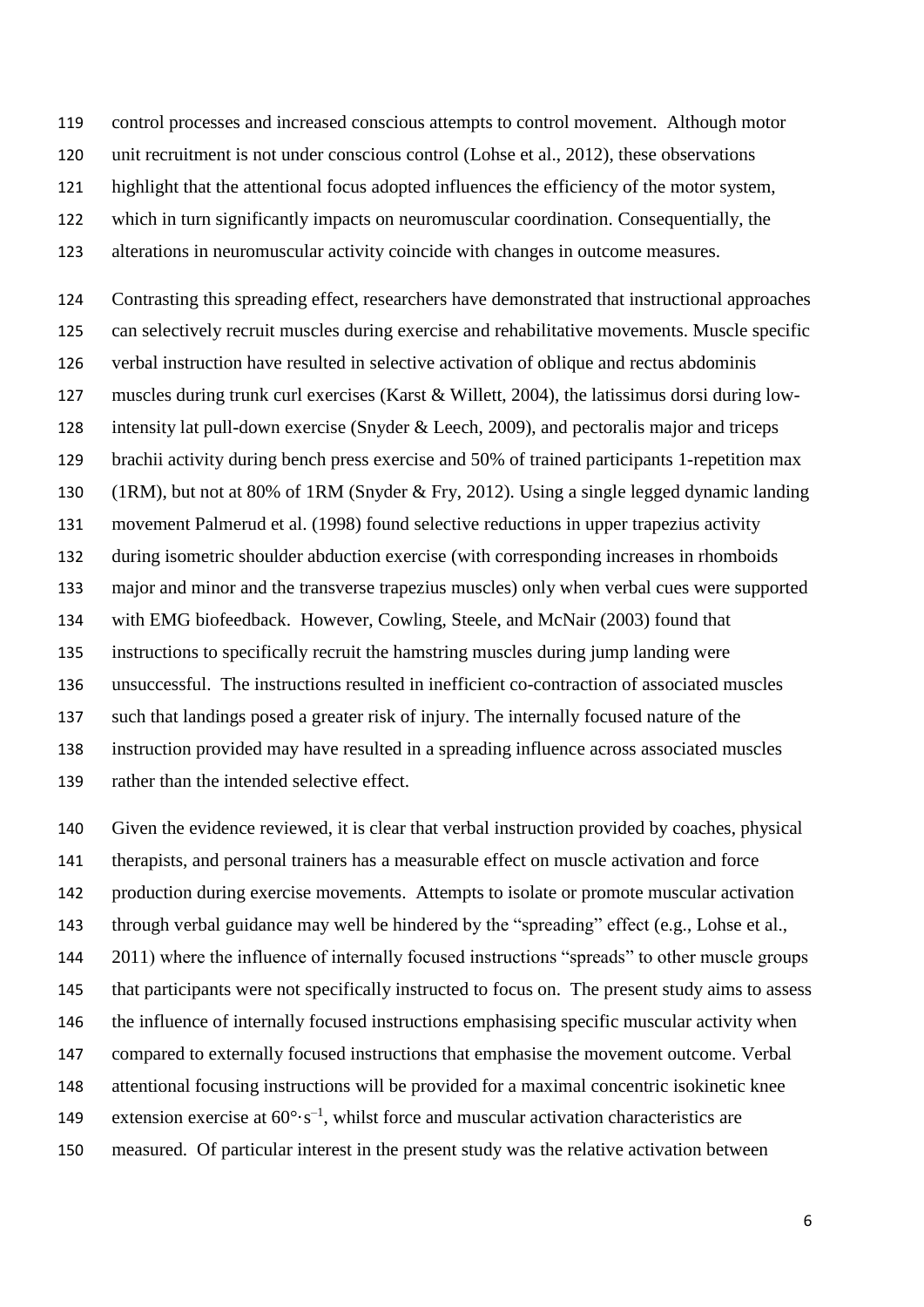vastus medialis oblique (VMO) and vastus lateralis (VL) during these movements, and the VMO:VL ratio.

### **2.1 Method**

#### *2.1.1 Participants*

 20 (Male 16, Female 4) healthy and regularly training participants were recruited from an 156 undergraduate student athlete population (mean age of  $20.2 \pm 1.47$  years). Participants were intermittent team sport players with a minimum of three years' experience, not specifically strength trained but familiar with the tasks used in the present study as forming part of appropriate preparatory strength and conditioning for their sport. Training activities were equivalent to two training sessions plus one competitive match per week. Participants were naïve to the purpose of the study. The sample size was determined based on previous research and were from a convenience sample, recruited during a predetermined period of data collection. An institutional ethics review committee approved the methods, and informed consent was obtained prior to participation.

### *2.1.2 Design*

 Using a within-subjects design, the present study examined the acute effects of verbal attentional focusing instructions on kinetic and muscular characteristics during maximal concentric isokinetic knee extension. Instructional conditions were internally focused (a focus on muscular activation) and externally focused (onto the movement outcome). Instruction condition order was counterbalanced across participants. Force characteristics measured are Peak Torque (Tpk) and the time-averaged area under the torque curve (mean power output [MP]). Muscular variables include integrated and peak EMG (iEMG and pkEMG) of the vastus lateralis (VL), vastus medialis oblique (VMO) and rectus femoris (RF) muscles, and VMO:VL activation ratio. As the VMO is an important component of the quadriceps in stabilizing the patellofemoral joint, internal attentional focusing instructions will specifically target the work of the VMO. There were no data exclusions, all manipulations are reported and measures analysed, and data collection was completed before any analysis.

#### *2.1.3 Task and Measures*

*2.1.3.1 Isokinetic Dynamometry:*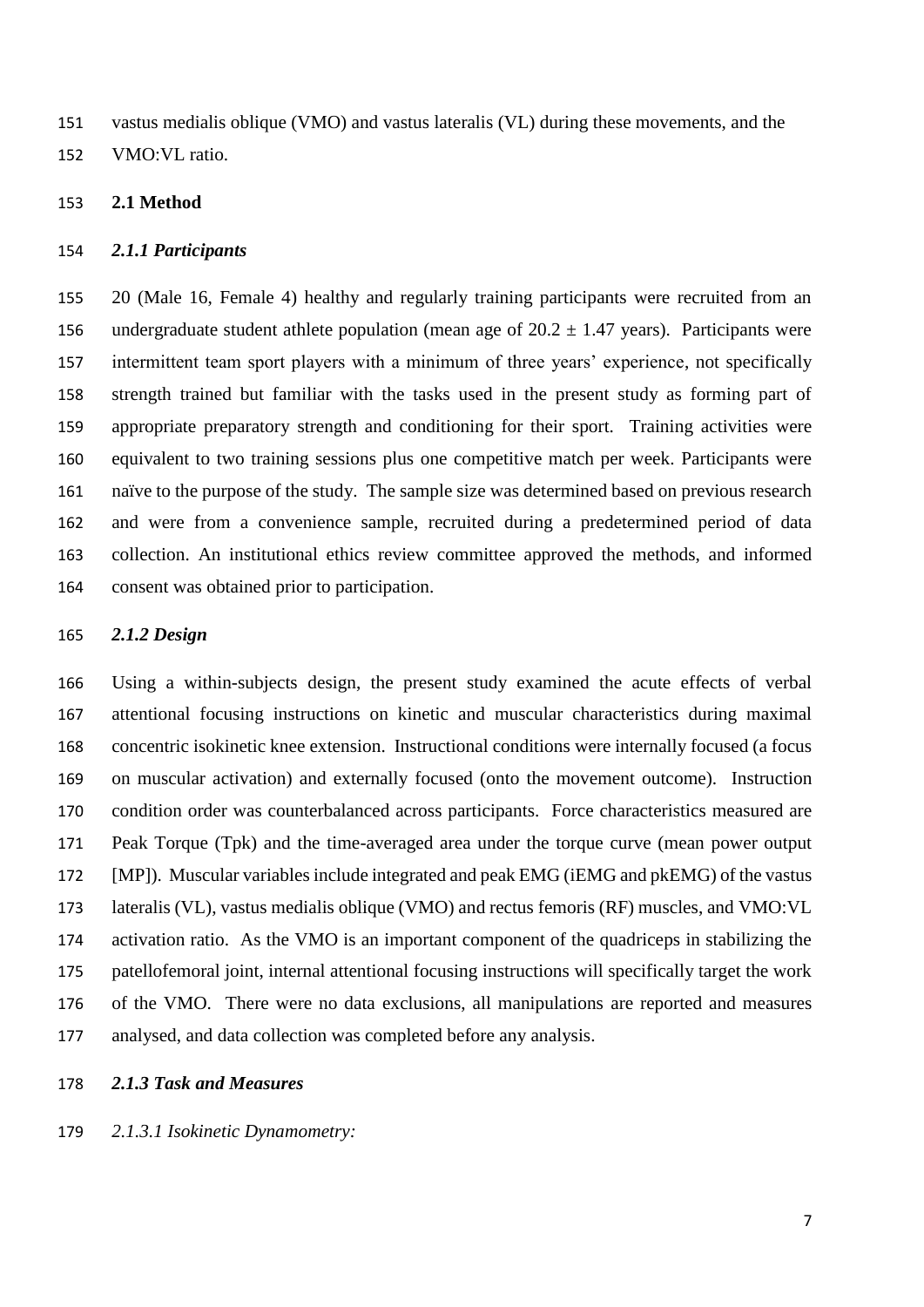180 Participants performed one set of 10 isokinetic knee extension repetitions at  $60^{\circ} \cdot s^{-1}$  on a Biodex (System 3, Biodex Medical Systems, New York) isokinetic dynamometer (pre-calibrated according to manufacturer's guidelines) in each condition. Concentric extensions were performed through a range of approximately 90° of knee flexion. Each participant was seated on the dynamometer chair, which was individually adjusted for unilateral knee extension for the dominant leg (defined as the preferred kicking leg). The lateral epicondyle of the knee was visually aligned with the axis of the dynamometer lever arm. The range of movement was standardised to the participant-specific full range of movement. The length of the lever arm was adjusted for comfort, and restraints were applied across the shoulders, lap and thigh to minimise contribution of additional musculature and extraneous movement. To minimise muscular effort during the knee flexion phase, a passive knee flexor movement was used. Gravity-corrected net joint torque was used to quantify the peak knee extensor torque (Tpk) determined from the isokinetic phase of the movement (Biodex Advantage software). The time- averaged area under the torque-angle curve was calculated to provide a measure of mean power output (MP).

# *2.1.3.2 Electromyography*:

 Muscular activation was obtained for the femoral quadriceps VMO, VL, and RF. The present study selected the VMO and VL due to the dynamic relationship on lateral pull (The VL causes a lateral pull which is counteracted by the medial pull the VMO exerts on the patella), and the RF as a further indication of quadriceps function with attentional focus manipulations. Despite the relationships observed in antagonist activation in attentional focus research (e.g., Lohse et al., 2011), the dynamometer setup on the present study precluded such measurement. Electrode preparation and placement followed the SENIAM group recommendations (e.g., Hermens, Freriks, Disselhorst-Klug, Rau, 2000). Pairs of disposable bi-polar silver-silver chloride passive surface electrodes (Medicotest, Denmark) were placed on the visual midpoint of the contracted muscle belly of the VMO, VL and RF (identified through palpation and functional observation) orientated parallel to the direction of the muscle fibre alignment. Electrodes were placed 20mm apart (centre to centre) on the skin. A reference electrode positioned on a bony and inactive aspect of the knee established a threshold for computer signal processing. Prior to electrode placement, the skin was first dry-shaved and then cleaned with an alcohol swab. The pre-amplified electrode leads were connected to an 8-channel transmitter unit (Noraxon Telemyo 2400T) adjacent, but not connected to the participant. To avoid inter-experimenter variations, the same researcher applied the electrodes to all participants. The active EMG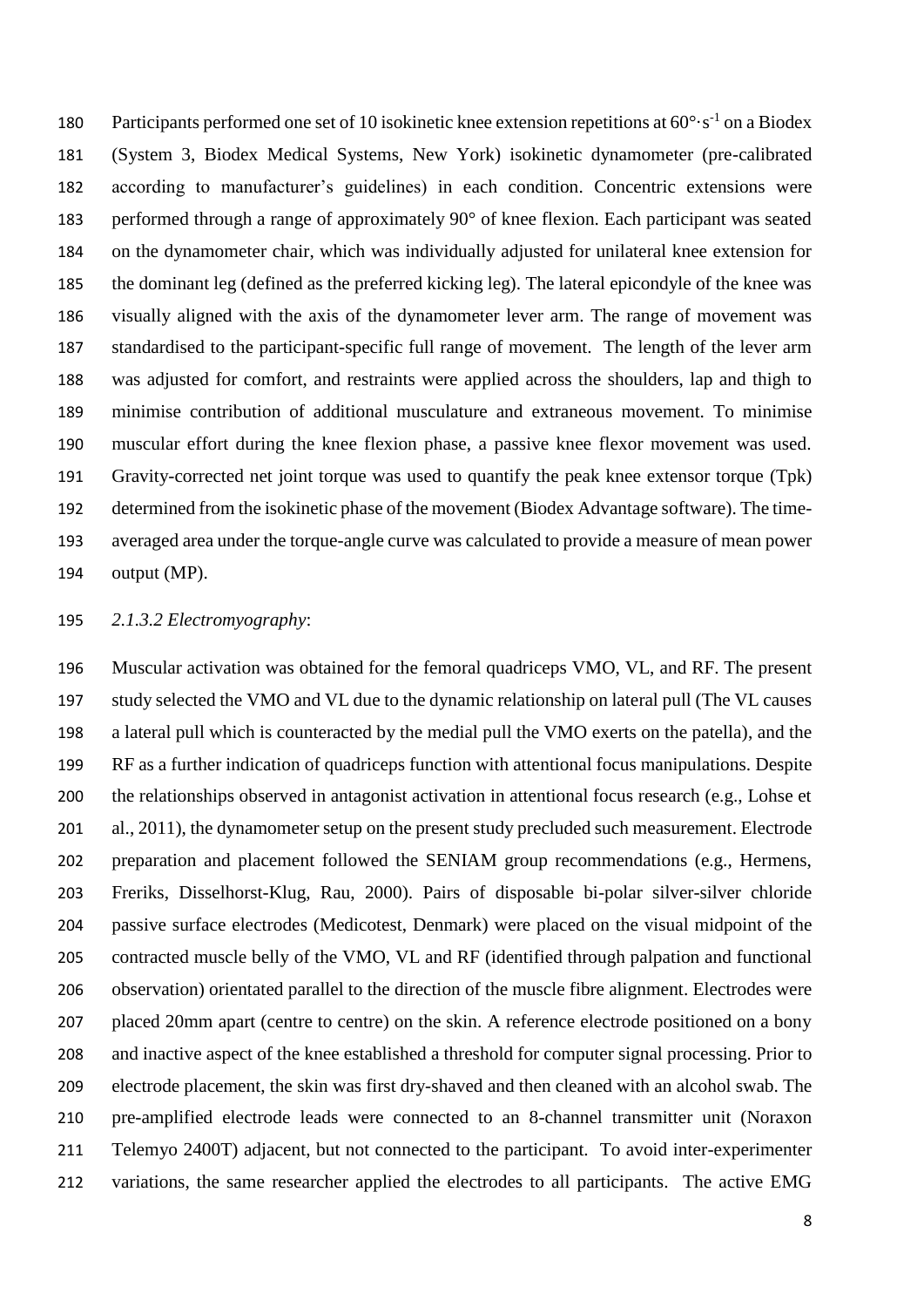signal was pre-amplified (gain 500) and subjected to a 10-1000 Hz band-pass filter. A sampling frequency of 1500 Hz was used to collect the EMG signal, with data collection manually initiated prior to the first repetition and terminated following the final repetition. Processing of the EMG signal was conducted using Noraxon Software (MyoResearch XP Master). Signal processing of the raw EMG data was achieved using an EMG linear envelope, achieved using a combination of full-wave rectification to attain the absolute value, and the application of low- and high-pass bandwidth filters to attain a frequency spectrum of 10-300Hz. For each muscle, from movement onset to offset integrated EMG (iEMG: representing the area under the EMG time-history curve) were calculated at each repetition. An index of VMO:VL co-contraction was calculated by taking the ratio of VMO iEMG divided by VL iEMG.

## *2.1.3.3 Attentional Focusing Instructions*

 Verbal instruction was provided by the same researcher prior to exercise initiation. The provision of complex instructions for simple motor tasks (e.g., golf putting; Poolton et al., 2006) has been proposed as one reason why benefits of an external focus have been observed (Wulf, 2013). Therefore, simple instructions appropriate to the task being performed were developed. Each instruction contained a common and attentional focusing component. For the common instruction, all participants were first instructed to exert maximal effort on the extension phase and relax while returning to the starting position. This was followed by an attentional focusing cue. In the internal focus condition, after verbal and visual description of VMO location and function, instructions emphasised focusing on contracting the VMO whilst generating maximal effort. For the external condition, instructions emphasised focusing on pushing against the pad whilst generating maximal effort. For example, in combination the external instructions were; "Try to exert maximal effort during the movement whilst focusing on pushing against the pad". No verbal encouragement was given during the isokinetic exercise.

#### *2.1.4 Procedure*

 Data collection was conducted within a well-controlled sport and exercise science laboratory. In the 24 hours preceding testing participants continued normal diet and physical activity patterns, but refrained from strenuous exercise and consumption of caffeine or alcohol. Upon arrival participants were health screened for exercise participation. Following a standardised warm-up (submaximal cycling), Participants first completed a familiarisation session of three practice repetitions to become accustomed to the movements and velocities of the apparatus.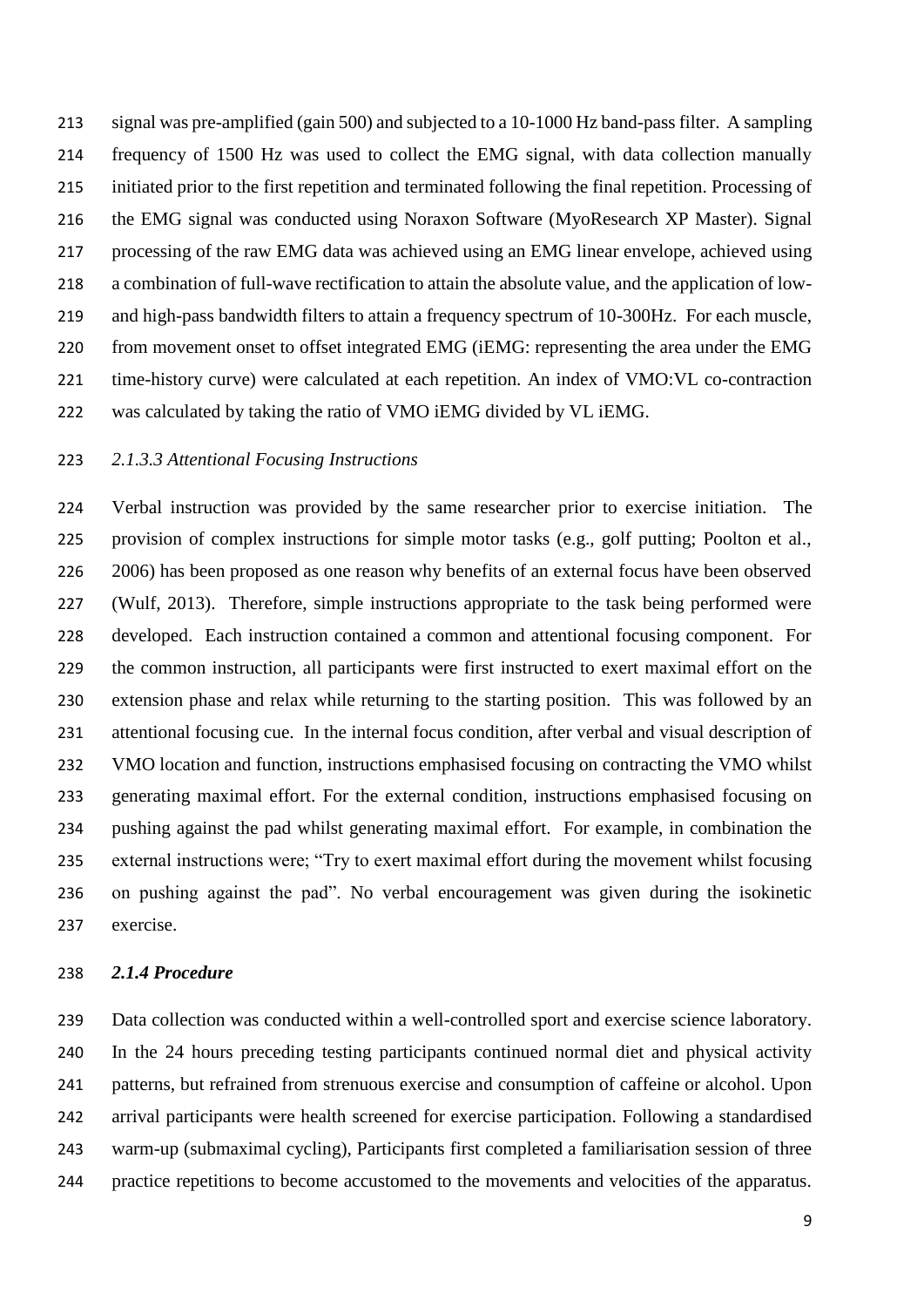Participants then performed both attentional focus conditions on the same day of testing, counterbalanced between participants, with a rest period of 15 minutes between trials. At the beginning of each trial the allocated verbal instructions were delivered by the same researcher, and participants were encouraged to use instructions throughout the trial. No visual or verbal feedback, nor verbal encouragement was provided and the researcher was the only individual present with the participant to control for social influences. Data collection was initiated when the participant was told to "go".

#### *2.1.5 Data Processing and Analysis*

 The first and last repetitions in each set were excluded from analysis as they are qualitatively 254 different from the other repetitions (Vance et al., 2004). Tpk and MP were analysed separately using 2 (Focus: Internal vs External) X 8 (Repetition) repeated measures ANOVA. Muscular activation was assessed using a 2 (Focus: Internal vs External) X 3 (Muscle: RF, VL, VMO) X 8 (Repetition) repeated measures ANOVA, whilst the VMO:VL iEMG co-contraction ratio was analysed using a 2 (Focus: Internal vs External) X 8 (Repetition) repeated measures ANOVA. An α-level of .05 was used for all analyses. Further, the purpose was not to measure or compare between subjects, in which case a maximal voluntary contraction (MVC) could 261 have been used to normalize data. Results are presented as the mean  $\pm$  standard error of the mean. The test-retest reliability of peak torque and iEMG were determined during familiarisation. The intraclass correlation coefficients for pk Torque were >0.90 representing excellent reliability, and for iEMG >0.75 representing good reliability based on the classifications of (Portney & Watkins, 1993).

# **3.1. Results**

## *3.1.1 Force Production*

 A 2 (Focus: Internal vs External) X 8 (Repetition) repeated measures ANOVA found that the instructed focus of attention did not significantly influence the level of force produced during 270 the maximal efforts, both in terms of Tpk (Internal =  $152.73$  Nm, SE =  $12.30$  vs External =  $153.39$  Nm,  $SE = 11.19$ ;  $F(1,19) = 0.01$ ,  $p = 0.92$ , partial  $\eta^2 = .001$ , 95% CI [-12.20 to 13.50]) and MP (Internal = 114.68 Nm·s, SE = 8.10 vs External = 113.66 Nm·s, SD = 7.59; *F*(1,19) = 273 0.07,  $p = 0.80$ , partial  $\eta^2 = .004$ , 95% CI [-7.26 to 9.31]). No significant Focus X Repetition 274 interaction were identified for either Tkp ( $F(1,19) = 1.12$ ,  $p = 0.35$ , partial  $\eta^2 = .06$ ) or MP  $(F(1,19) = 0.96, p = 0.46,$  partial  $\eta^2 = .05$ ). A descriptive summary of data for all variables is shown in Table 1.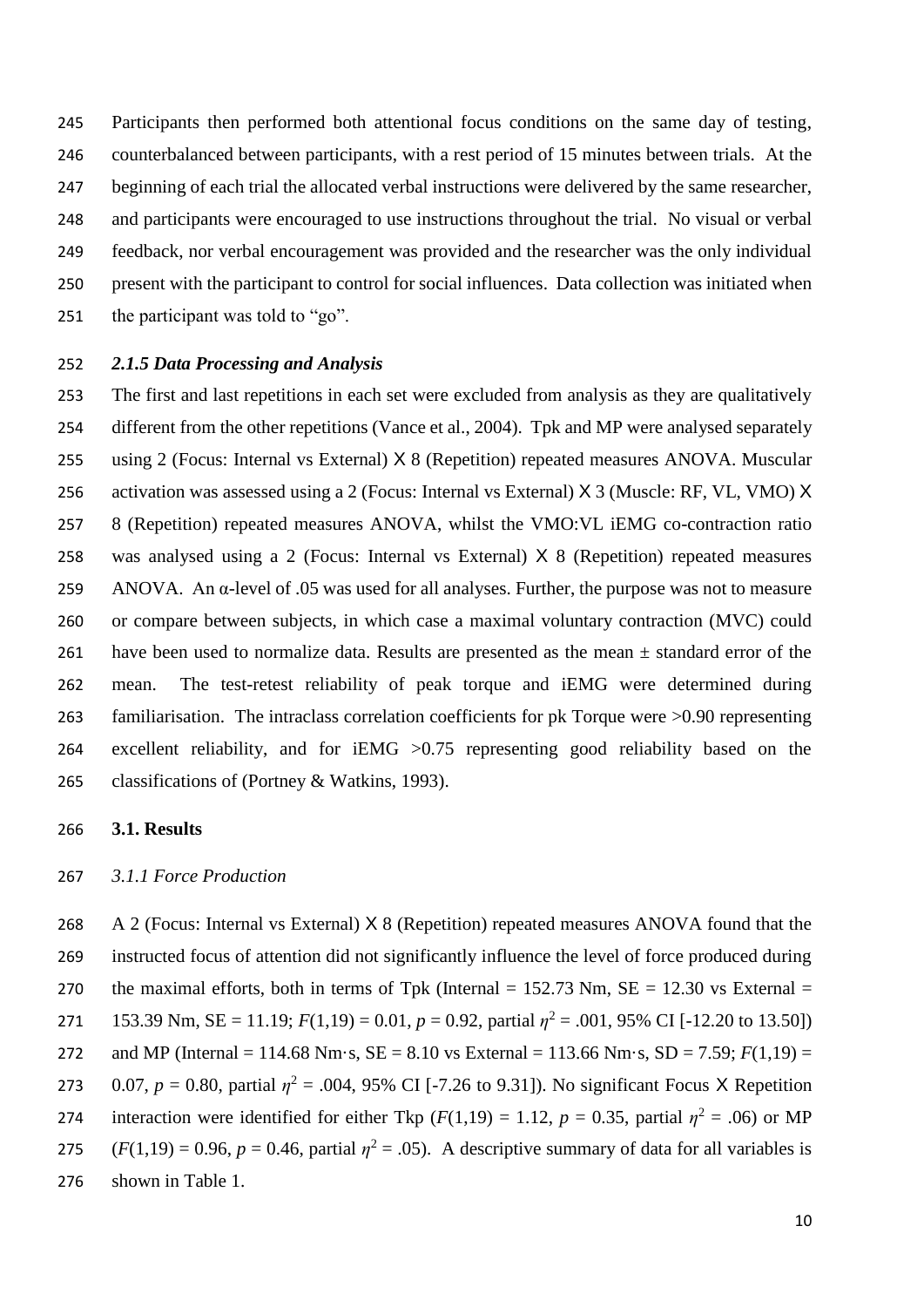*- - Table 1 - - - -*

#### *3.1.2 EMG measures*

A 2 (Focus: Internal vs External) X 3 (Muscle: RF, VL, VMO) X 8 (Repetition) repeated

- measures ANOVA identified a significant main effect for focus, with less iEMG activity with
- 281 an external focus (136.87  $\mu$ V·s, SE = 11.05) than with an internal focus (148.84  $\mu$ V·s, SE =
- 282 14.03)  $(F(1, 19) = 5.06, p = .04$ , partial  $\eta^2 = .21, 95\%$  CI [0.84 to 23.10]). No significant main
- effect for muscle  $(F(2, 38) = 1.18, p = .32,$  partial  $\eta^2 = .06$ ) or Focus X Muscle interaction
- 284  $(F(2, 38) = 1.21, p = .431,$  partial  $\eta^2 = .06$ ) were evident (See Figure 1). A 2 (Focus) X 8
- (Repetition) repeated measures ANOVA revealed no difference in the VMO:VL iEMG co-
- 286 contraction ratio between attentional focus conditions (external  $= 1.11$ , SE  $= 0.12$  vs Internal
- 287 = 1.17, SD = 0.12;  $(F(1, 19) = 1.06, p = .32, partial p^2 = .05, 95\% \text{ CI}$  [-0.06 to 1.78]).
- *- - Figure 1 - - - -*

 To further assess proportional changes in muscular activation, internal focus iEMG was expressed as a percentage of external focus iEMG given that the latter is typically observed to result in lower muscular activity (e.g., see Lohse et al., 2012). Despite a relatively larger increase in VM activation when internally focused instructions were provided, a 3 (Muscle) X 8 (Repetition) repeated measures ANOVA did not identify a significant difference in 294 proportional percentage changes for RF (106.87%,  $SE = 6.41$ ), VL (110.84%,  $SE = 4.25$ ) or 295 VM (117.81%, SE = 7.37); F (1.34, 25.52) =0.78, p = 0.47, partial  $\eta^2$  = .04 (with greenhouse-geisser corrections).

# **4.1 Discussion**

 Contrasting research perspectives suggest that an internal focus of attention on bodily movement components results in a generalised increase in muscular activation through a "spreading" effect (e.g., see Lohse et al., 2012); whereas an internal focus onto the activation of specific muscles during movement can have a selective activation effect (e.g., Karst & Willett, 2004). This research attempted to examine the effects of muscular specific (internal focus) vs movement outcome (external focus) instructions on force production and muscular activation during maximal efforts. The use of the knee extensor musculature enabled a muscular specific focus on the VMO within the co-contracting quadriceps.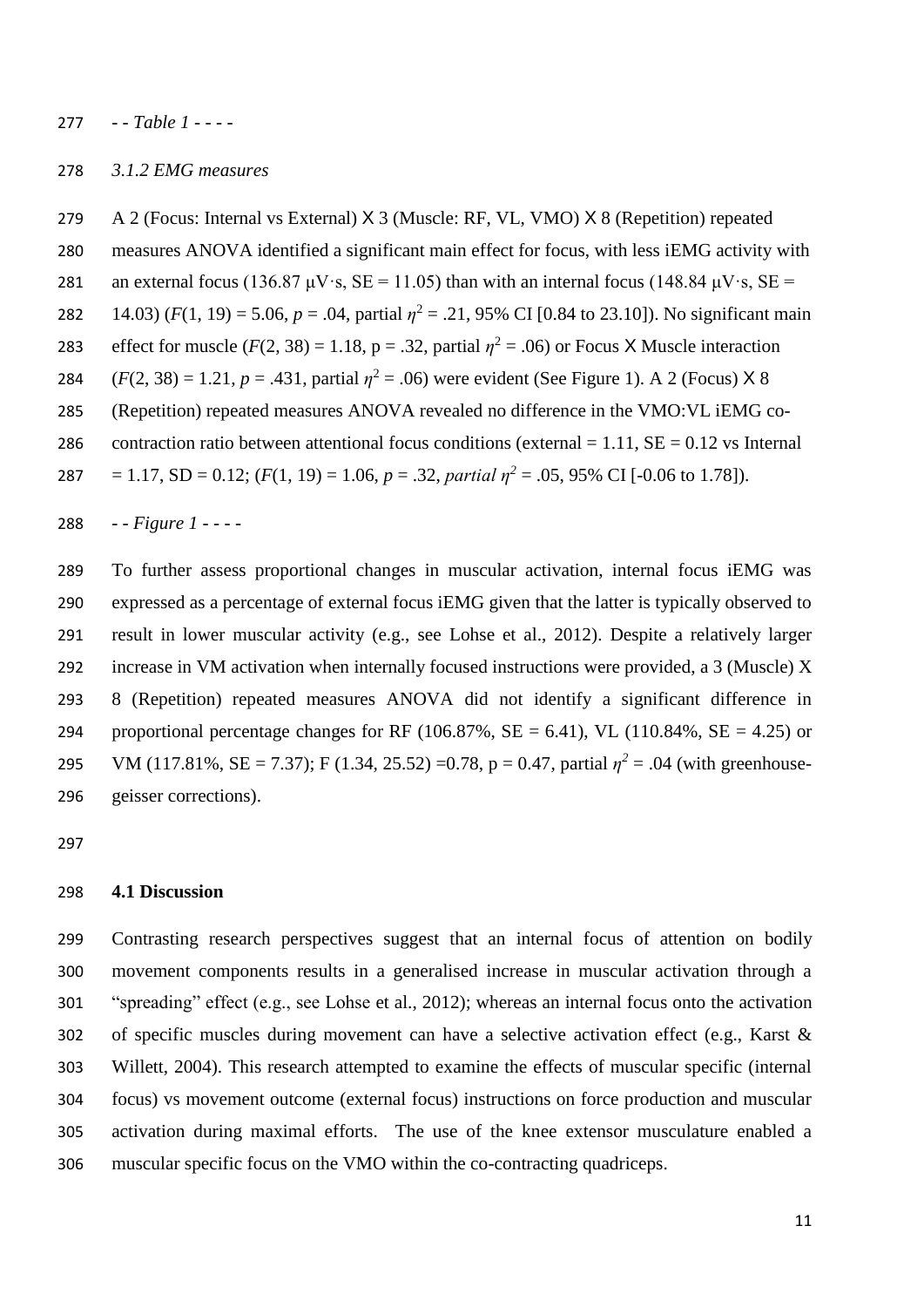The results show that verbal instruction can influence trained subjects' recruitment of muscles during resistance exercise movement. However, the potential for an isolating effect appears limited. Externally focused instructions resulted in significantly lower activation during the exercise task for each measured muscle. No selective effects were observed for individual muscles, nor did the VMO:VL co-contraction ratio indicate any such effect. Therefore, these findings support the observation that focusing attention internally can result in a spreading effect where the increase in activity is seen in muscle groups that the participants were not specifically instructed to focus on (e.g., Zachry et al.'s 2005; Lohse et al., 2011; Vance et al., 2004; Wulf et al., 2010). As the internally focused instructions used here were muscular specific (VMO) these findings support studies failing to induce selective activation through similar instructional approaches (e.g., Cowling et al., 2003; Snyder & Leech, 2009). It appears that conscious attempts to selectively activate muscles during exercise movements reduces the efficiency of the muscular activation utilised, in line with theories such as the constrained action hypothesis that suggest an internal focus results in increased noise in the motor system during online motor control. This noise hampers attempts to consciously control the targeted muscle.

 In contrast to similar earlier studies (e.g., Marchant et al., 2009) the results demonstrated that the two attentional focusing instruction types did not differentially impact upon force production characteristics. In their attempt to isolate muscular activation during bench press movement, Snyder and Fry (2010) also observe a similar effect. In that study subjects performed the same resistance exercise at the same speed, but with different muscular activation profiles depending upon which instruction was provided. Despite no differences in output in the present study, similar maximal force production can be achieved with improved muscular efficiency when externally versus muscular specific internally focused instructions are provided; no additional force was created as a result of the additional muscular activity resulting from the internal focus.

 In combination, the findings suggest that directing attention to specific muscles appears to neither result in benefited output nor a localised activation effect. The resulting spreading effect has not limited performance, but performance has been achieved with greater muscular effort. In line with the constrained action hypothesis, the muscular specific internal focus results in significant "noise" in the motor system. With selective activation appearing to be beyond conscious control in this acute setting, the subsequent spreading effect is similar to that observed when both muscular and bodily characteristics are emphasised in internally focused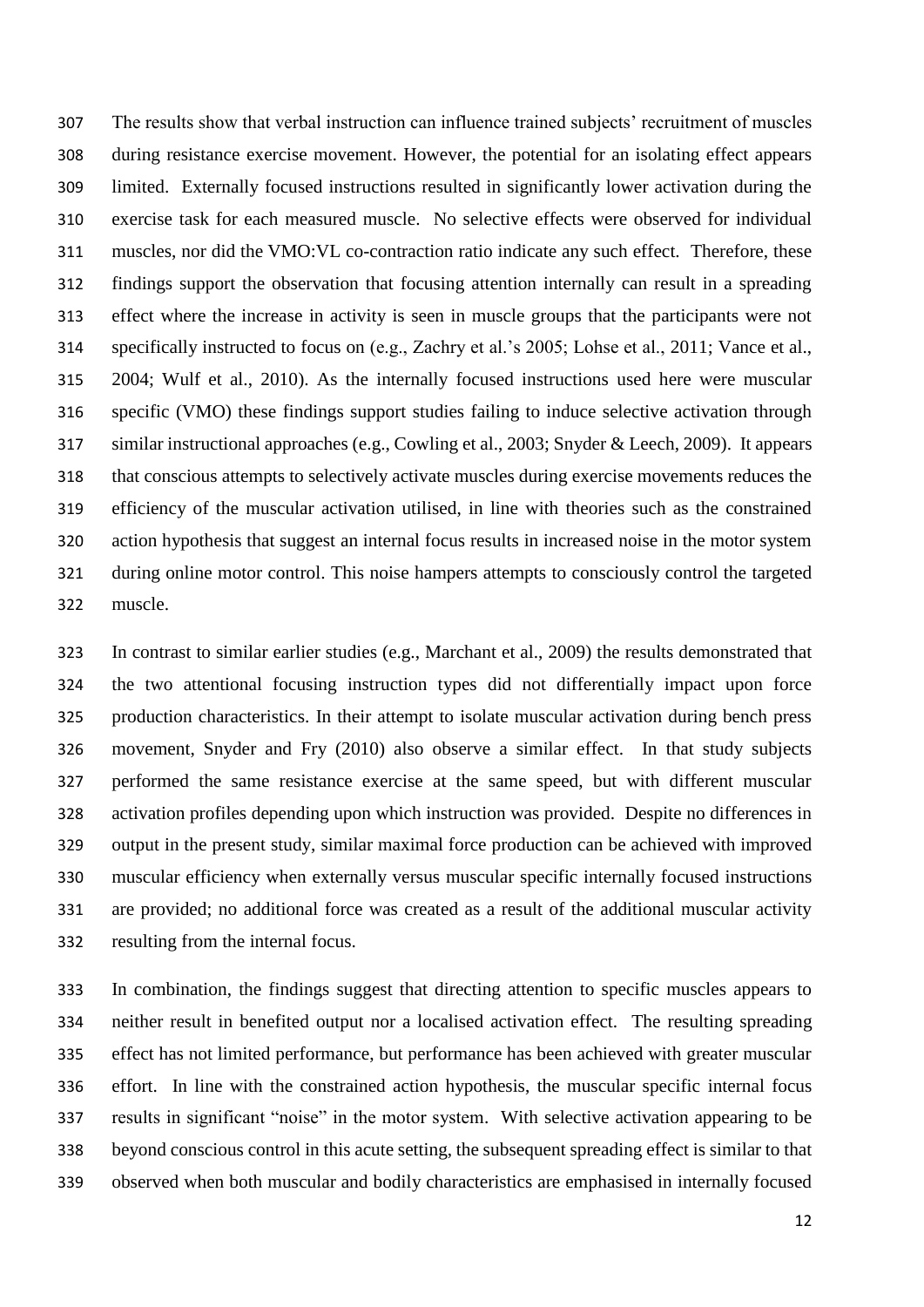instructions (e.g., Vance et al., 2004; Wulf et al., 2010), suggesting that an internal focus constrains associated components of a movement not simply the action of the body part or muscle being focused on (e.g., Zachry, et al. 2005). Further, these findings suggest that an internal focus induces generalised constraints in the motor system (Wulf and Lewthwaite, 2010).

 The present research has a number of limitations to consider. Firstly, the study's acute design; selective activation may not be possible after such a brief intervention, but could potentially occur with further training. Indeed, Basmajian demonstrated in 1963 that with training individuals could selectively activate single motor units while inhibiting others. In this case, providing a short description of the muscle location and function may not be enough to direction attention appropriately, only serving to exaggerate a spreading effect. Furthermore, the acute design limits observations of adaptation. Given the consistent observation of such acute effects of attentional focus on force production, it appears logical for research to test Ives and Shelley's (2003) proposal that the attentional focus adopted during training would influence the physical adaptations to that training. Would the differences in efficiency result in long-term adaptations? The design also did not include a non-muscular specific internal focus for comparison, for example focusing attention onto the movement of the leg rather than the VMO. Such a condition would have allowed for comparisons between types of internal focus in terms of potentially different effects. The measurement of additional and antagonist muscle activity was limited through experimental setup, but could be an important component of attentional focus associated effects on co-contractions within a movement's associated musculature (e.g., Lohse et al., 2011). Therefore, it is not clear whether the internal focus instructions assisted in the isolation of the quadriceps themselves, whilst the external focus may have resulted in activation of additional muscles to perform the task. An important limitation is the nature of the task itself. A maximal effort task may well limit individuals' efforts to selectively activate muscles during action. Finally, it is possible that isolation of muscles during exercise movements requires greater support than through simple verbal instruction. For example instructions supplemented with EMG biofeedback can enhance isolation of specific muscles during exercise (e.g., Holtermann, Mork, Andersen, Olsen, and Sogaard, 2010; Holtermann, Roeleveld, Mork, Grönlund, Karlsson, Andersen, Olsen, Zebis, Sjøgaard, and Søgaard, 2009.). Future research should examine training effects supported through instruction and biofeedback that directs attention both internally and externally.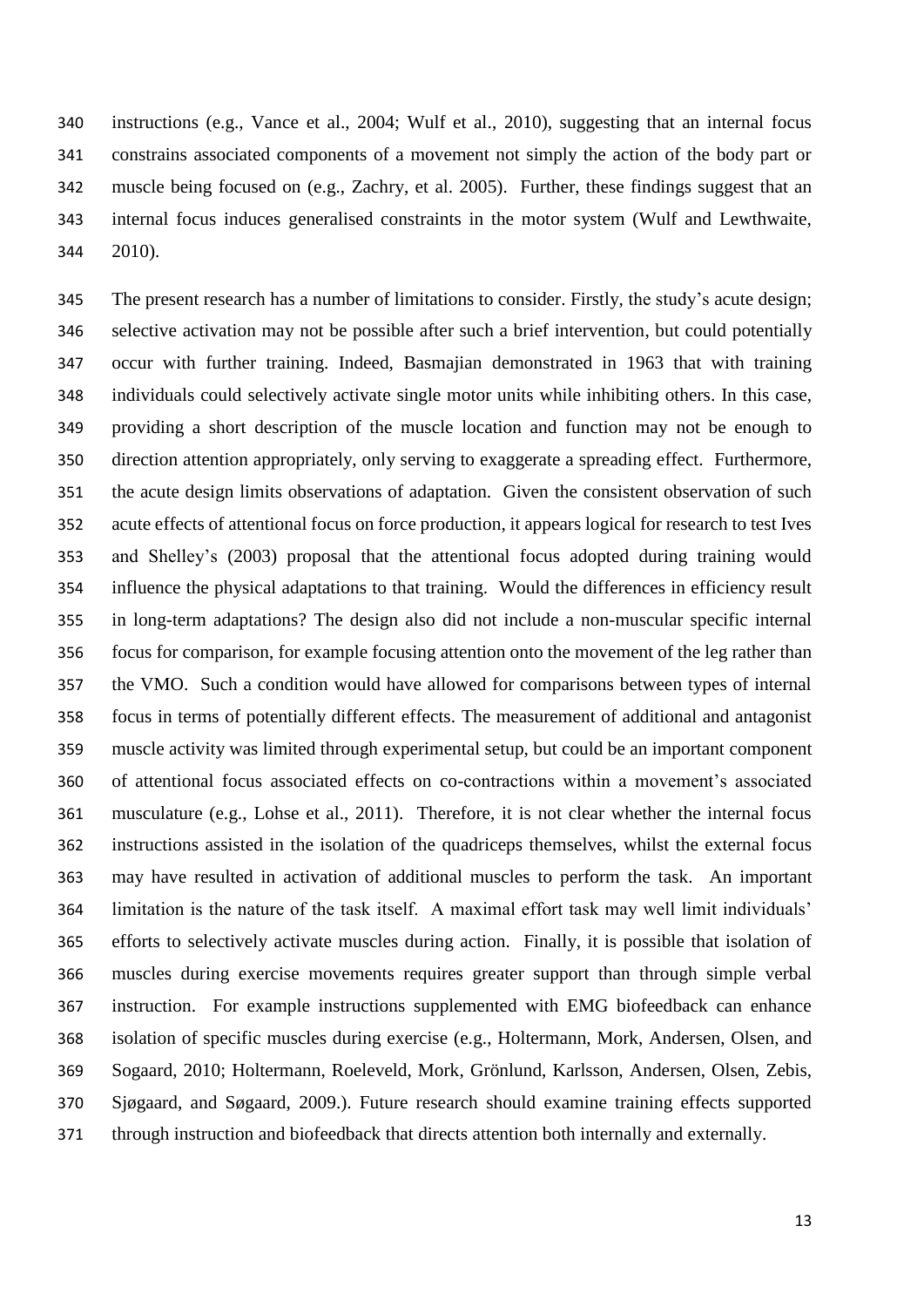From an applied perspective, verbal instructions from coaches, trainers, and physical therapists influence muscle involvement during exercise movements, and the efficiency with which output is produced. Instruction to isolate muscles during exercise appears to be limited through the general spreading activation effect caused by an internal focus of attention. Furthermore, the internal focus results in a generalised disruption of neuromuscular efficiency during movement. This is an important consideration given research suggesting that coaches and physical therapists typically provide internally focused instructions in practice (Durham, van Vliet, Badger, & Sackley, 2009; Porter, Wu, & Partridge, 2010). To promote efficiency during movement, instructions that direct attention externally towards the movement outcomes are more efficient than internally focused muscle-specific instruction. It is also worth noting the potential implications of increasing general muscular activity through the use of internally focused instruction, for example in rehabilitative settings.

 In conclusion, the present study demonstrated that internally focused instructions emphasising the activation of a specific muscle did not result in its selective activation, with elevated activation observed across other muscles associated with the movement. No force production benefits were found for an external focus of attention when compared to the internal focus, suggests that an external focus resulted in more efficient production of similar forces. The findings question the utility of instructions designed to activate specific muscles and support the observation of spreading effects in muscular activation as a result of an internal focus, inducing a generalised rather than localised constraint across the motor system. Researchers and practitioners should be aware of the effects that subtle differences in instructional emphasis can have, as they may have unintended influence. The findings support the established evidence that promoting an external focus towards action effects benefits movement efficiency at a muscular level.

## **5.1 References**

- Basmajian, J. V. (1963). Control and training of individual motor units. *Science*, 141(3579), 440-441.
- Cowling, E. J., Steele, J. R., & McNair, P. J. (2003). Effect of verbal instructions on muscle activity and risk of injury to the anterior cruciate ligament during landing. *British Journal of Sports Medicine*, 37(2), 126-130.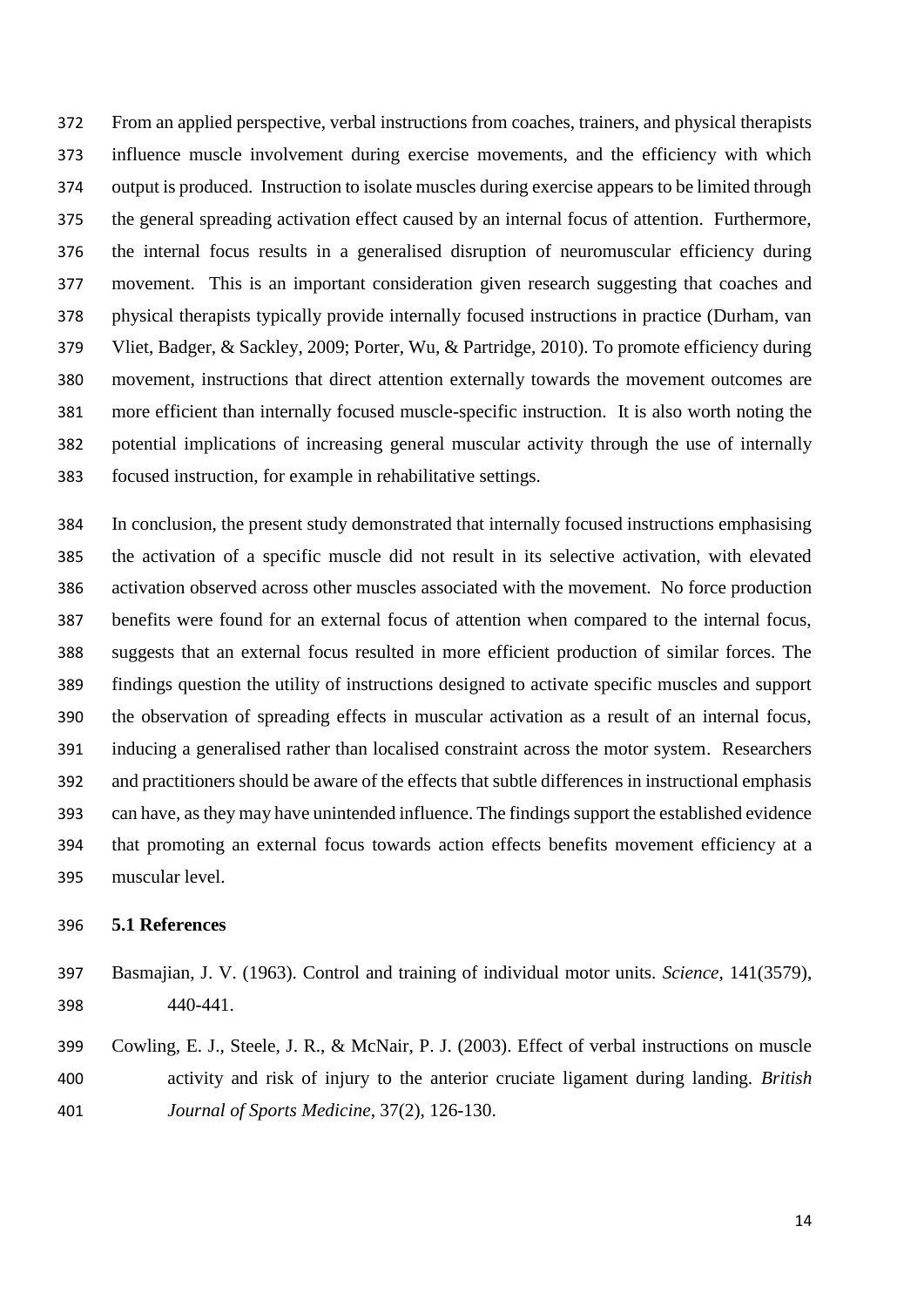- Durham, K., Van Vliet, P. M., Badger, F., & Sackley, C. (2009). Use of information feedback and attentional focus of feedback in treating the person with a hemiplegic arm. *Physiotherapy Research International*, 14(2), 77-90.
- Hermens, HJ, Freriks, B, Disselhorst-Klug, C, Rau, G. (2000). Development of recommendations for SEMG sensors and sensor placement procedures. *Journal of Electromyography Kinesiology*, 10, 361–374
- Holtermann, A, Mork, PJ, Andersen, LL, Olsen, HB, and Sogaard, K. (2010). The use of EMG biofeedback for learning of selective activation of intra-muscular parts within the serratus anterior muscle: A novel approach for rehabilitation of scapular muscle imbalance. *Journal of Electromyography and Kinesiology*, 20, 359–365.
- Holtermann, A, Roeleveld, K, Mork, PJ, Grönlund, C, Karlsson, JS, Andersen, LL, Olsen, HB, Zebis, MK, Sjøgaard, G, and Søgaard, K. (2009). Selective activation of
- neuromuscular compartments within the human trapezius muscle. *Journal of Electromyography and Kinesiology*, 19, 896–902.
- Ives, J. C., & Shelley, G. A. (2003). Psychophysics in functional strength and power training: Review and implementation framework. *The Journal of Strength & Conditioning Research*, 17(1), 177-186.
- Karst, G. M., & Willett, G. M. (2004). Effects of specific exercise instructions on abdominal muscle activity during trunk curl exercises. *Journal of Orthopaedic & Sports Physical Therapy*, 34(1), 4-12.
- Lohse, K. R. (2012). The influence of attention on learning and performance: Pre-movement time and accuracy in an isometric force production task. *Human Movement Science*, 31, 12–25.
- Lohse, K. R., Jones, M., Healy, A. F., & Sherwood, D. E. (2014). The role of attention in motor control. *Journal of Experimental Psychology: General*, 143, 930–948.
- Lohse, K. R., & Sherwood, D. E. (2012). Thinking about muscles: The neuromuscular effects of attentional focus on accuracy and fatigue. *Acta Psychologica*, 140, 236–245.
- Lohse, K. R., Sherwood, D. E., & Healy, A. F. (2010). How changing the focus of attention affects performance, kinematics, and electromyography in dart throwing. *Human Movement Science*, 29(4), 542-555.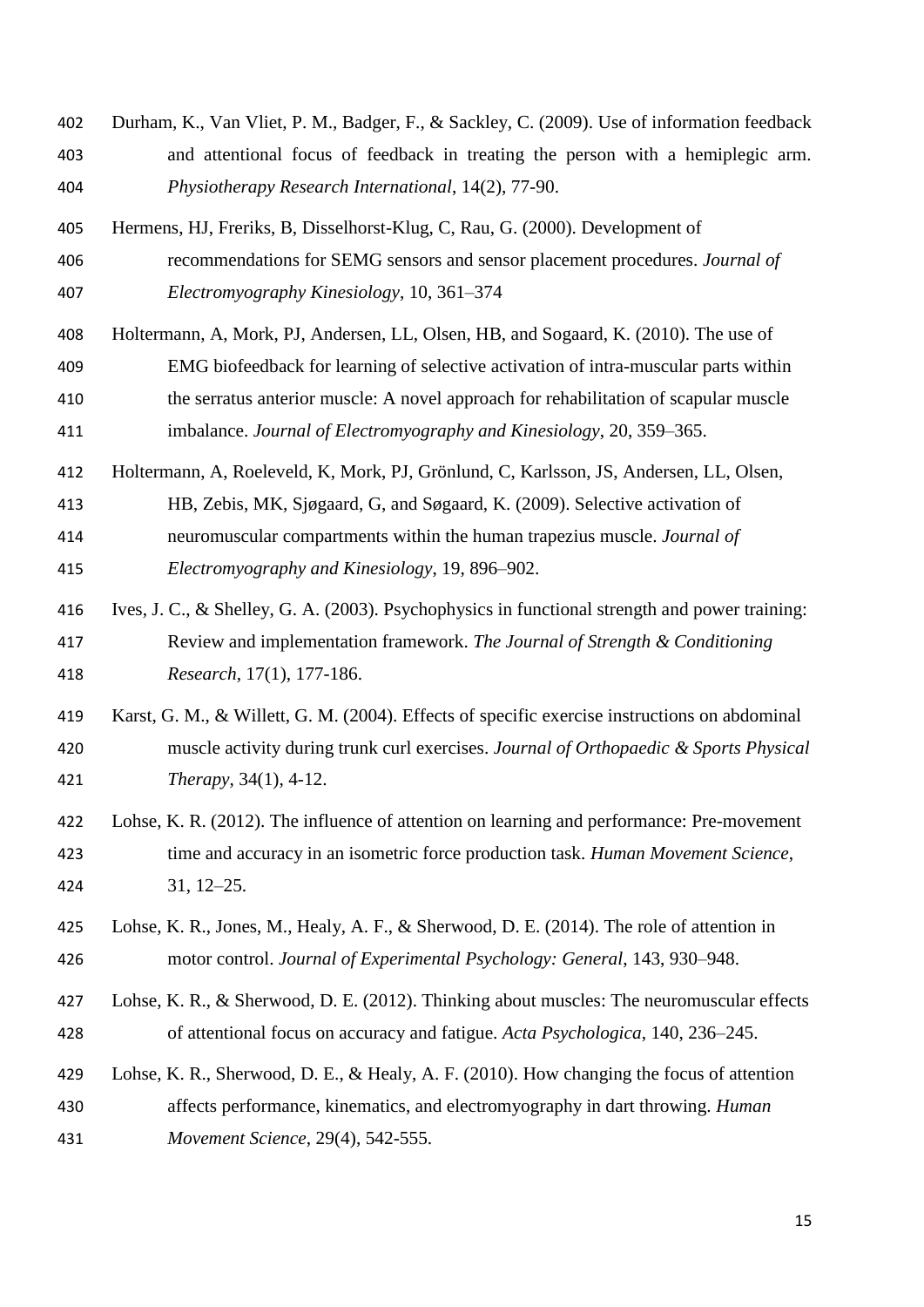- Lohse, K. R., Sherwood, D. E., & Healy, A. F. (2011). Neuromuscular effects of shifting the focus of attention in a simple force production task. *Journal of Motor Behavior*, 43(2), 173-184.
- Lohse, K. R., Wulf, G., & Lewthwaite, R. (2012). Attentional focus affects movement efficiency. In N. J. Hodges, & A. M. Williams (Eds.), *Skill acquisition in sport: Research, theory & practice* (2nd ed.). New York, NY: Routledge.
- Marchant, D. C., Greig, M., & Scott, C. (2009). Attentional focusing instructions influence force production and muscular activity during isokinetic elbow flexions. *The Journal of Strength & Conditioning Research*, 23(8), 2358-2366.
- Marchant, D. C., Greig, M., Bullough, J., & Hitchen, D. (2011). Instructions to adopt an external focus enhance muscular endurance. *Research Quarterly for Exercise and Sport*, 82(3), 466-473.
- McNevin, N. H., Shea, C. H., & Wulf, G. (2003). Increasing the distance of an external focus of attention enhances learning. *Psychological Research*, 67(1), 22-29.
- Neumann, D. L., & Brown, J. (2015). The effect of attentional focus strategy on physiological and motor performance during a sit-up exercise. *Journal of Psychophysiology*.
- Palmerud, G, Kadefors, R, Sporrong, H, Järvholm, U, Herberts, P, Högfors, C, and Peterson, B. (1995). Voluntary redistribution of muscle activity in human shoulder muscles. *Ergonomics* 38: 806–815.
- Palmerud, G., Sporrong, H., Herberts, P., & Kadefors, R. (1998). Consequences of trapezius relaxation on the distribution of shoulder muscle forces: an electromyographic study. *Journal of Electromyography and Kinesiology*, 8(3), 185-193.
- Poolton, J. M., Maxwell, J. P., Masters, R. S. W., & Raab, M. (2006). Benefits of an external focus of attention: Common coding or conscious processing? *Journal of Sports Sciences*, 24(1), 89-99.
- Porter, J. M., Anton, P. M., Wikoff, N. M., & Ostrowski, J. B. (2013). Instructing skilled athletes to focus their attention externally at greater distances enhances jumping performance. *The Journal of Strength & Conditioning Research*, 27(8), 2073-2078.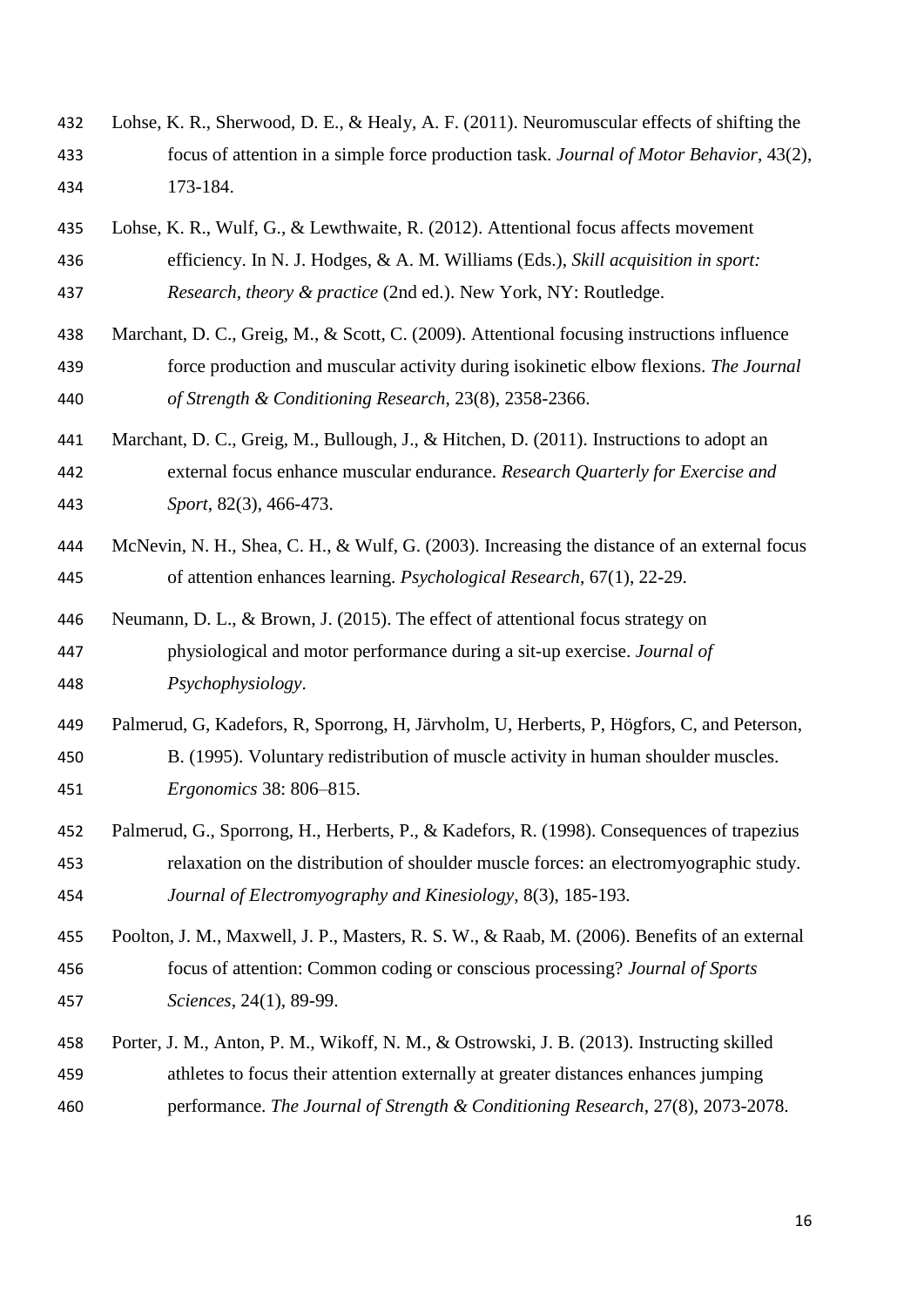- Porter, J., Wu, W., & Partridge, J. (2010). Focus of attention and verbal instructions: Strategies of elite track and field coaches and athletes. Sport Science Review, 19(3-4), 77-89.
- Portney, L., & Watkins., M. (1993). Statistical measures in reliability. In L. Portney, & M. Watkins. (Eds), *Foundation of Clinical Research, Application to Practice* (pp. 505– 528). East Norwalk: Appleton and Lange.
- Smith, T. O., Bowyer, D., Dixon, J., Stephenson, R., Chester, R., & Donell, S. T. (2009). Can vastus medialis oblique be preferentially activated? A systematic review of electromyographic studies. *Physiotherapy Theory and Practice*, 25(2), 69-98.
- Snyder, B. J., & Fry, W. R. (2012). Effect of Verbal Instruction on Muscle Activity During the Bench Press Exercise. *The Journal of Strength & Conditioning Research*, 26(9), 2394-2400.
- Snyder, B. J., & Leech, J. R. (2009). Voluntary increase in latissimus dorsi muscle activity during the lat pull-down following expert instruction. *The Journal of Strength & Conditioning Research*, 23(8), 2204-2209.
- Vance, J., Wulf, G., Töllner, T., McNevin, N., & Mercer, J. (2004). EMG activity as a function of the performer's focus of attention. *Journal of motor behavior*, 36(4), 450- 459.
- Wulf, G. (2013). Attentional focus and motor learning: A review of 15 years. *International Review of Sport and Exercise Psychology*, 6(1), 77-104.
- Wulf, G., Dufek, J. S., Lozano, L., & Pettigrew, C. (2010). Increased jump height and reduced EMG activity with an external focus. *Human Movement Science*, 29(3), 440- 448.
- Wulf, G., & Lewthwaite, R. (2010). Effortless motor learning? an external focus of attention enhances movement effectiveness and efficiency. In: B. Bruya (Ed.), *Effortless Attention: A New Perspective in Attention and Action*, (pp.75–101) Cambridge, MA: MIT Press.
- Wulf, G., & Lewthwaite, R. (2016). Optimizing performance through intrinsic motivation and attention for learning: The OPTIMAL theory of motor learning*. Psychonomic bulletin & review*, 1-33.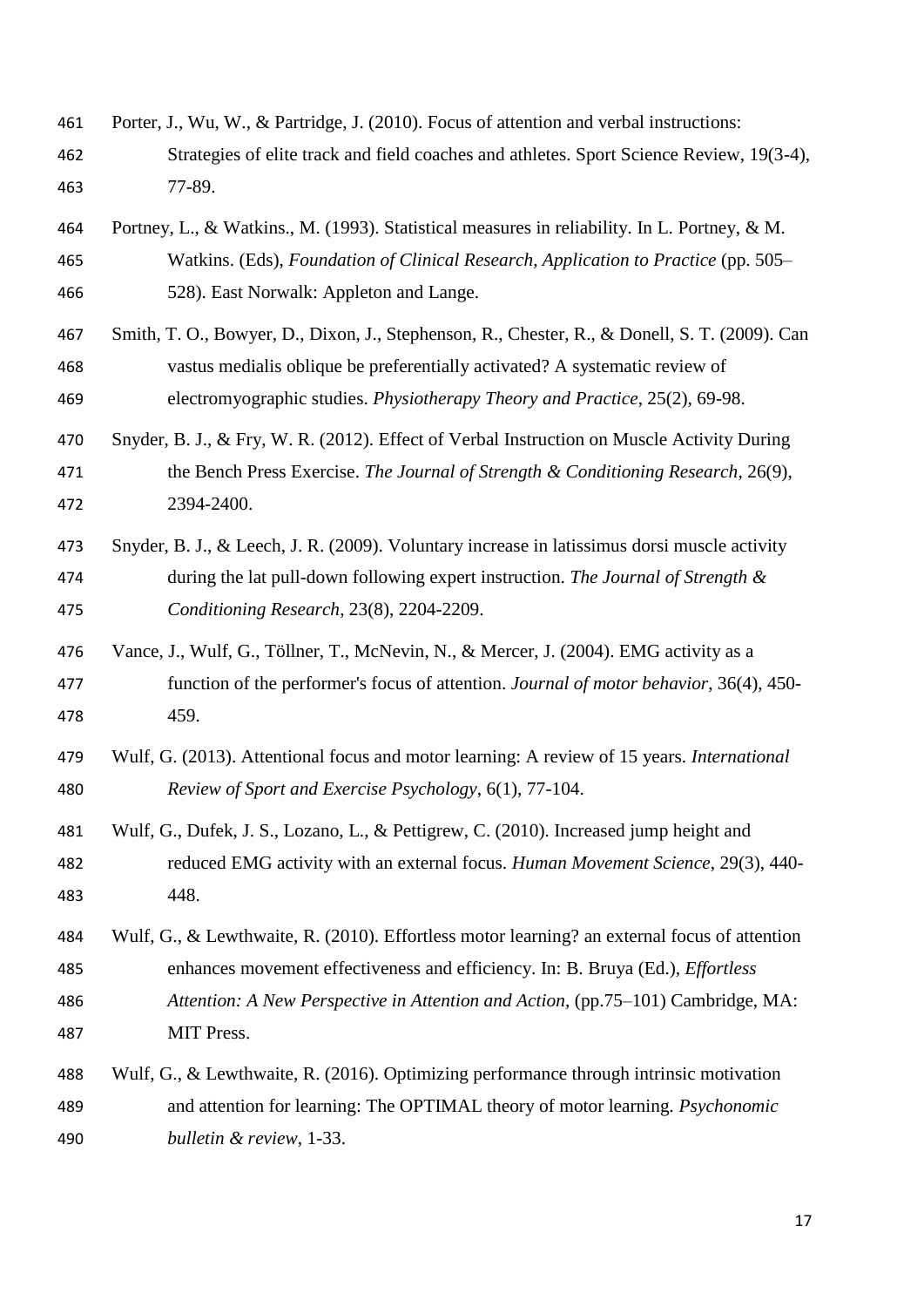- Wulf, G., McNevin, N., & Shea, C.H. (2001). The automaticity of complex motor skill learning as a function of attentional focus. *The Quarterly Journal of Experimental Psychology: Section A*, 54(4), 1143-1154.
- Zachry, T., Wulf, G., Mercer, J., & Bezodis, N. (2005). Increased movement accuracy and reduced EMG activity as the result of adopting an external focus of attention. *Brain Research Bulletin*, 67(4), 304-309.
- Zarghami, M., Saemi, E., & Fathi, I. (2012). External focus of attention enhances discus throwing performance. *Kinesiology*, 44(1), 47-51.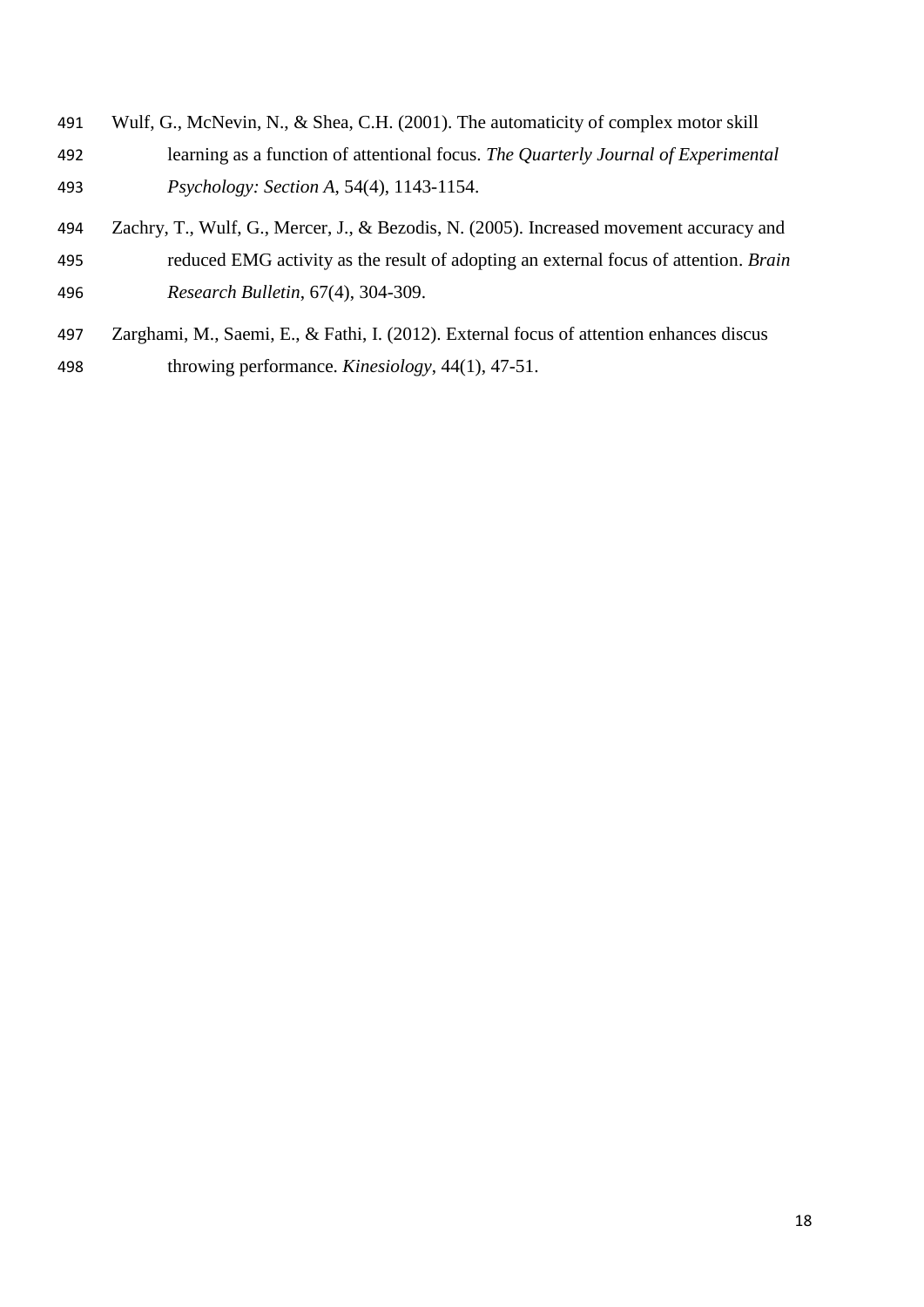|                     | <i>Internal Focus</i> |                  | External Focus |                  |
|---------------------|-----------------------|------------------|----------------|------------------|
|                     | <i>Mean</i> $(SE)$    | 95% CI           | Mean $(SE)$    | 95% CI           |
| Tpk Nm              | 152.73 (12.30)        | [126.99, 178.48] | 153.39 (11.19) | [129.97, 176.81] |
| MP Nm·s             | 114.68(8.10)          | [97.73, 131.63]  | 113.66 (7.59)  | [97.77, 129.54]  |
| VMO iEMG $\mu V$ ·s | 158.94 (15.95)        | [125.56, 192.33] | 140.02 (13.74) | [111.27, 168.79] |
| $VL$ iEMG $\mu V$ s | 154.85 (18.09)        | [116.98, 192.72] | 141.95 (15.65) | [109.19, 174.71] |
| RF iEMG $\mu V$ s   | 132.74 (15.21)        | [104.59, 152.70] | 128.64 (11.49) | [104.59, 152.70] |
| VMO:VL              | 1.17(0.12)            | [0.93, 1.43]     | 1.11(0.12)     | [0.87, 1.35]     |
| InRF%Ex             | 106.87(6.41)          | [93.45, 120.29]  |                |                  |
| InVL%Ex             | 110.84% (4.25)        | [101.94, 119.74] |                |                  |
| InVMO%Ex            | 117.81 (7.37)         | [102.38, 133.23] |                |                  |

499 Table 1. *Force and Electrophysiological data as function of attentional focus*

500

501 Note. Cells show mean  $\pm$  Standard Error for dependent variables as a function of attention focus. Dependent measures include Peak Torque (Tpk), mean power output (MP), the cocontraction ratio of vastus medialis to vastus lateralis activity (VMO:VL), and iEMG for the vastus medialis (VMO), vastus lateralis (VL) and rectus femoris (RF) activity. The internal focus iEMG is expressed as a percentage of external focus iEMG for each muscle (InRF%Ex, InVL%Ex, InVMO%Ex).